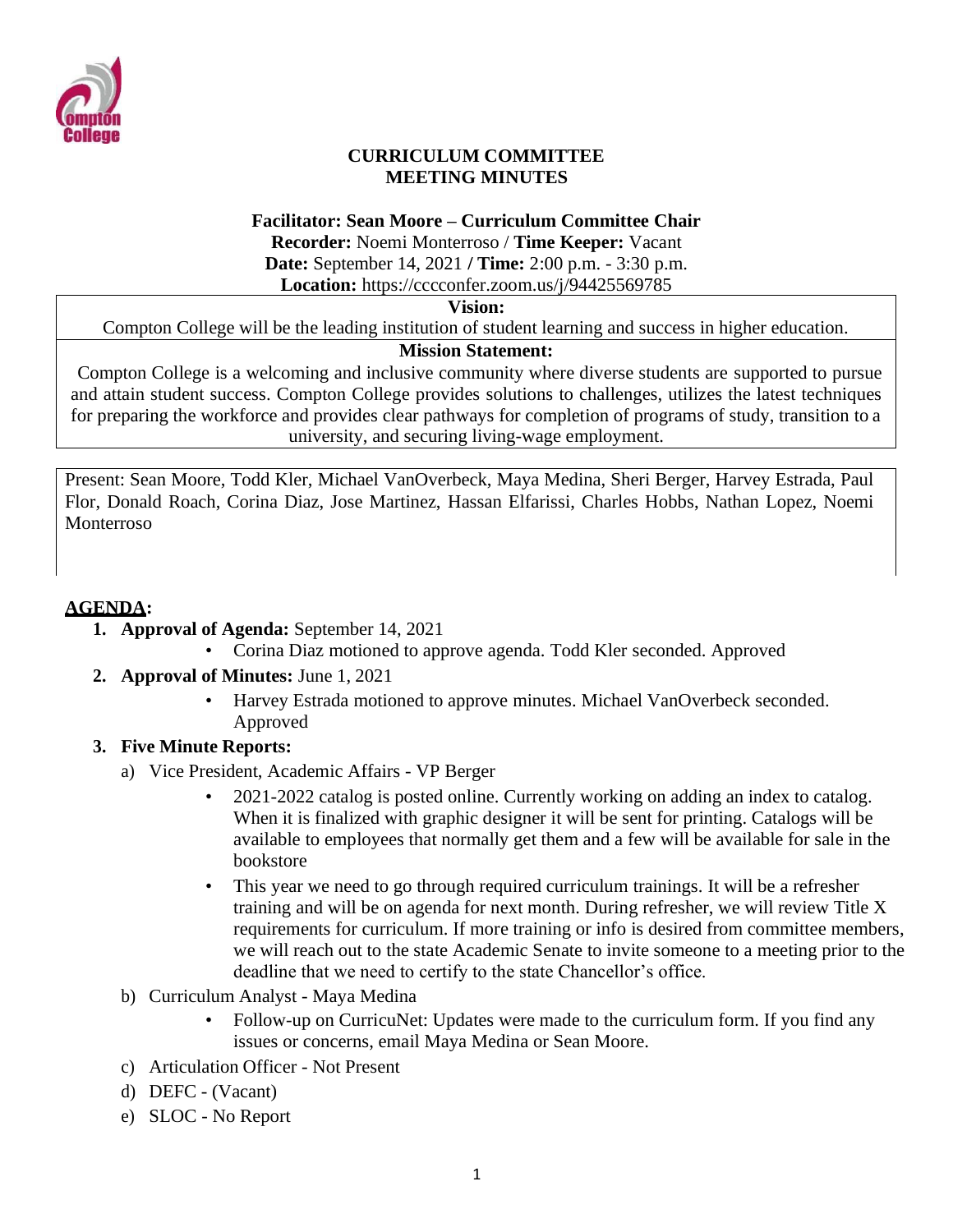#### **4. Consent Agenda Items:**

- Michael VanOverbeck motioned to approve Consent Agenda Items. Corina Diaz seconded. Approved.
- a) *Course Inactivations:* BIOL 111 Fundamentals of Zoology; BIOL 117 Marine Biology; BIOL 118 - Marine Biology Laboratory; GEOL 102 - History of Planet Earth; GEOL 115 - Natural Disasters; MATH 111 - Mathematics for Elementary School Teachers-Geometry, Probability & Statistics; MATH 115 - Probability and Statistics for Prospective Elementary School Teachers; MATH 12 - Basic Arithmetic Skills; MATH 17A - Math Academy: Arithmetic; MATH 23 - Pre-Algebra; MATH 27A - Math Academy: Pre-Algebra; MATH 37 - Basic Accelerated Mathematics; and MATH 47A - Math Academy - Elementary Algebra.
- b) *Course Review – Revised Codes:* MUSI 181A Introduction to Electronic Music Studio
- c) *Course Review – Revised Conditions of Enrollment*: CDEV 169 Special Education Practicum
- d) *2-Year CTE Course Review No Proposed Changes*: ACRP 150 Beginning Automotive Painting I; ACRP 152 - Beginning Automotive Painting II; JOUR 101 - News Writing and Reporting; RE 111 - Real Estate Principles; RE 113 - Real Estate Practice; and RE 114 - Real Estate Finance I.
- e) *6-Year Standard Course Review-No Proposed Changes*: ANAT 130 Essentials of Anatomy and Physiology; ART 101 - Art and Visual Culture: A Global Perspective; ART 110 - Drawing Fundamentals I; ART 130 - Two-Dimensional Design I; ART 209 - History of African Art; ART210 - Drawing Fundamentals II; ENGL 123 - Creative Writing: Introduction to Poetry; ENGL 128 - Creative Writing: A Workshop in Fiction and Nonfiction; ENGL 238 - Survey of Film: 1950 to the Present; ENGL 239 - Literature and Film; HIST 105 - Women and American History from the Colonial Era to 1877; HIST 106 - Women and American History from 1877 to the Present; HIST 111 - The African American in the United States from 1877 to the Present; HIST 183 - Introduction to African History, Prehistory to 1885; HIST 184 - Introduction to African History, 1885 to the Present; PHIL 103 - Ethics and Society; POLI 103 - Introduction to Principles and Methods of Political Science; POLI 105 - Ethnicity in the American Political Process; POLI 106 - Civil Rights and Liberties in the United States; POLI 107 - Political Philosophy; POLI 110H - Honors Introduction to International Relations; and SPAN 106 - Advanced Spanish II.
- f) *CSU/IGETC Articulation Review*: ECON 101H Honors Principles of Economics: Macroeconomics; HIST 110 - The African American in the United States to 1877; and HIST 111 - The African American in the United States from 1877 to the Present.
- g) *Distance Education*: ACRP 150 Beginning Automotive Painting I; ACRP 152 Beginning Automotive Painting II; ANAT 130 - Essentials of Anatomy and Physiology; ART 101 - Art and Visual Culture: A Global Perspective; ART 110 - Drawing Fundamentals I; ART 130 - Two-Dimensional Design I; ART 209 - History of African Art; ART 210 - Drawing Fundamentals II; CDEV 169 - Special Education Practicum; COSM 126 - Cosmetology Applications and Theory; CSCI 108 - Foundation of Data Science; CSCI 114 - Computer Programming in Python; CSCI 117 - Computer Programming in MATLAB; ENGL 123 - Creative Writing: Introduction to Poetry; ENGL 128 - Creative Writing: A Workshop in Fiction and Nonfiction; ENGL 238 - Survey of Film: 1950 to the Present; ENGL 239 - Literature and Film; HIST 105 - Women and American History from the Colonial Era to 1877; HIST 106 - Women and American History from 1877 to the Present; HIST 108 - United States History: The American Indian Experience; HIST 110 - The African American in the United States to 1877; HIST 111 - The African American in the United States from 1877 to the Present; HIST 183 - Introduction to African History, Prehistory to 1885; HIST 184 - Introduction to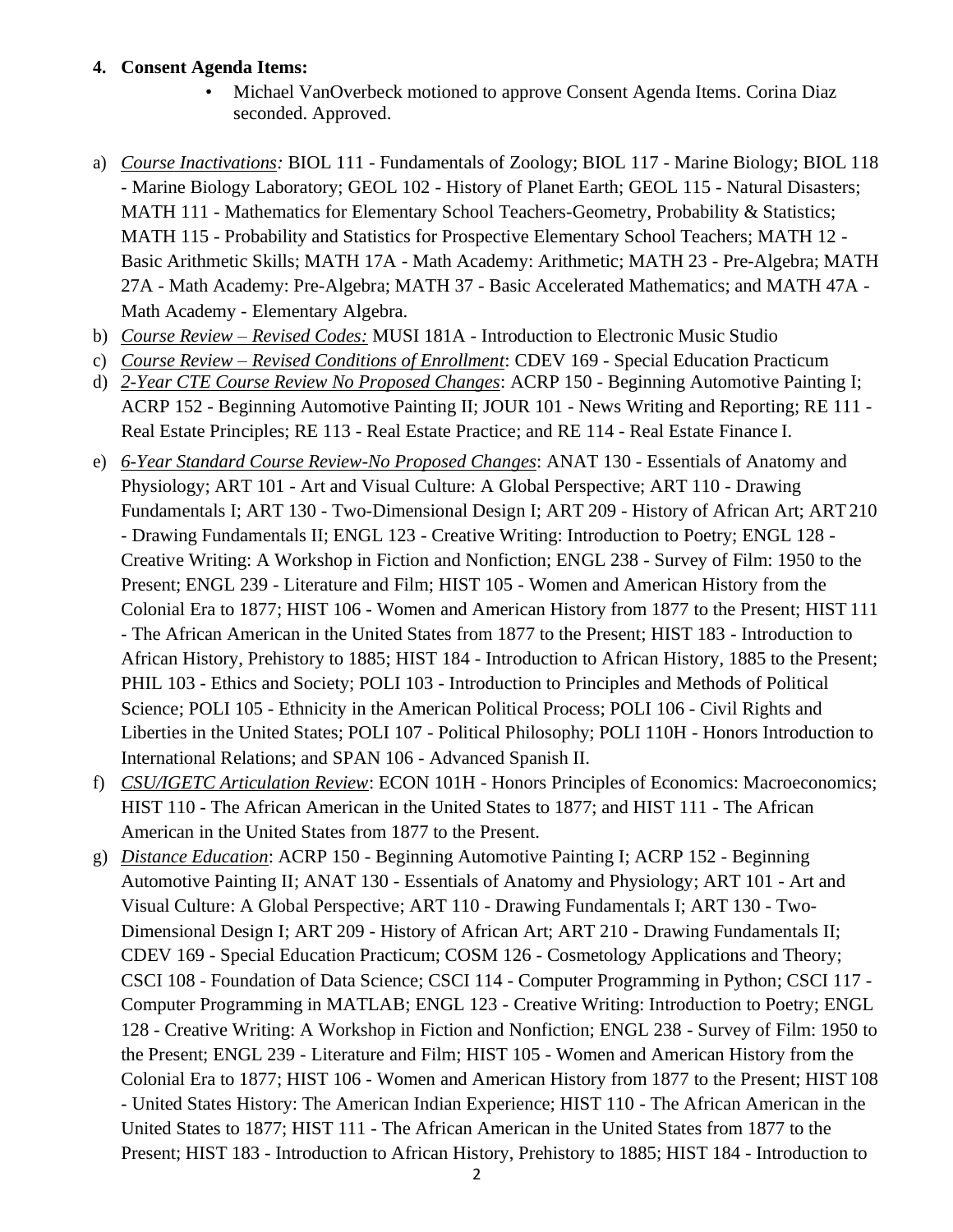African History, 1885 to the Present; JOUR 101 - News Writing and Reporting; MUSI 181A - Introduction to Electronic Music Studio; PHIL 103 - Ethics and Society; POLI 103 - Introduction to Principles and Methods of Political Science; POLI 105 - Ethnicity in the American Political Process; POLI 106 - Civil Rights and Liberties in the United States; POLI 107 - Political Philosophy; POLI 110H - Honors Introduction to International Relations; and SPAN 106 - Advanced Spanish II.

## **5. Reinstated Item(s):**

• None.

# **6. Action Items:**

- a) *First Read New Programs*: ESL Level I Certificate of Completion (please see attached Document).
	- Harvey Estrada motioned to open discussion. Todd Kler seconded.
	- No questions. Recommended Brittany be present in second read to review and answer questions.
	- Todd Kler motioned to close discussion. Michael Vanoverbeck seconded.
- b) *Second Read - New Courses*: CSCI 108 Foundation of Data Science; COSM 126 Cosmetology Applications and Theory; CSCI 114 - Computer Programming in Python; and CSCI 117 - Computer Programming in MATLAB (please see attached documents).
	- Donald R. wanted to confirm units assigned to COSM 126 course since CNET COR reflected 0 units when he reviewed. Document attached reflected correct units. Sean Moore will review CNET to confirm correct units are in COR. COSM 126 is a 2 unit course that is meant to be offered in the winter intersessions so students can continue their hours necessary for the certificate
	- Michael VanOverbeck motioned to approve action item 6b. Todd Kler seconded. Approved.

# **7. Information Items:**

- Corina Diaz motioned to open information items  $7a 7f$ . Michael seconded.
- a) CSU will no longer be accepting the current Business Administration 1.0 program in the current catalog. As a result, a new Business Administration 2.0 AS-T Program proposal needs to be created in CNET by a full-time business faculty member. Department and key players were notified via email and during the 9-7-21 BIS Division meeting.
	- It is time sensitive. Please review and ask questions when it is sent out. The old program will lose transferability, need new program to be implemented.
- b) Updated CCC Roster
	- Thank you Don Mason for staying one more semester
	- Welcome to new members. Feel free to reach out to Sean Moore:
		- Don Roach will be present for 1 semester commitment
		- Michael VanOverbeck
		- Nathan Lopez
	- Vacancies
		- Faculty Counselor
		- DE Faculty Coordinator
- c) CCC Chair Release time Summer Curriculum Open Labs
	- Sean helped faculty during the summer to review and revise their curriculum. Not mandatory in summer, but did count for professional development.
- d) Will be scheduling 2021 Fall Curriculum Open Labs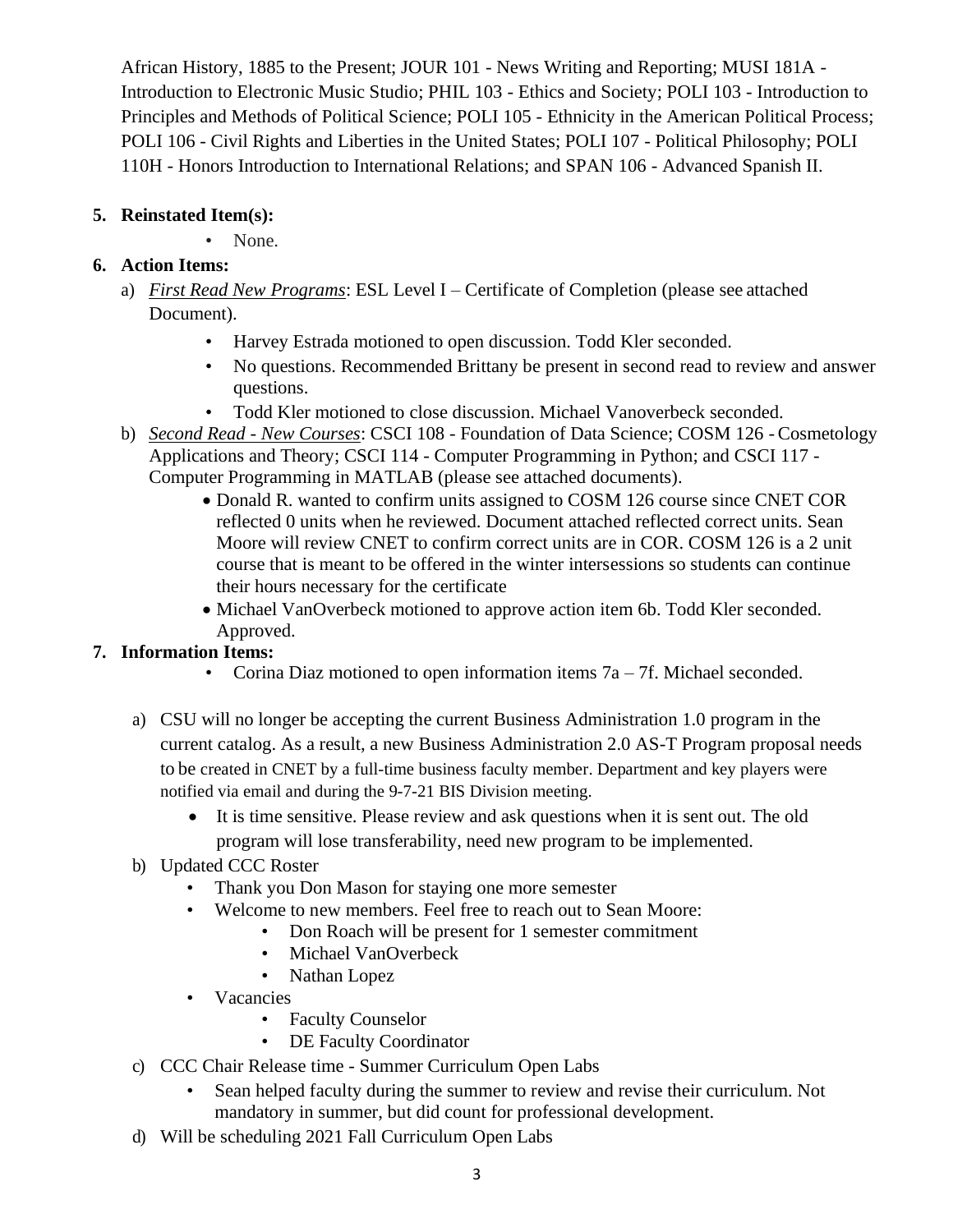- Open labs potentially starting in October
- e) June 11, 2021 Executive Order N-08-21. Unless the governor signs a new executive, meetings adhering to the Brown Act cannot be held remotely beginning October 1, 2021. Review multiple options for faculty (please attached document).
	- Will affect individuals that are needed to make quorum. If you need to be on campus, you can use your office and join by zoom. Little Theater has been RSVP'd to be available for those attending in person. Those that live within district boundaries, you can attend via zoom but have to publish your address on the agenda, post agenda on your door, and open your home to the public
	- One option if you can't attend meeting on campus or don't want to publish address on agenda, you can temporarily step down and attend meetings as guest. Temporarily stepping down will allow the committee to meet quorum with the members that can attend
		- Will temporarily stepping down still count towards faculty professional obligations?
			- As chair of committee, Sean will get a form to speak on a person's participation as both a committee member and a guest. He can explain the situation. Cannot foresee this action negatively affecting/impacting a faculty's professional obligation requirement if they are still present and participating
	- Faculty cannot count towards quorum if they are not present within the school's district. If you join outside the district, you would not be able to vote.
	- Can quorum be met if more than half of voting members are present within school district?
		- Technically, yes. However, to Sean's understanding a member that joins outside of school's district is joining as a guest and cannot vote. Sean will follow-up on if as long as quorum is met, all members can be vote (even if they join the meeting outside the district's boundaries)
		- VP Berger suggested Sean follow up with Dr. Moldoveanu regarding a letter from legal counsel regarding the Brown's Act.
	- Who can come to campus to attend meetings in person?
		- Donald Roach, Michael VanOverbeck, Jose Martinez, Harvey Estrada, Paul Flor, Hassan Elfarissi, Corina Diaz, Nathan Lopez
		- Todd Kler can provide address but lives outsides of district
	- Paul Flor will provide email to officially confirm Nathan Lopez will be replacing Hoa Pham as a voting member
- f) Working with Melain on creating a list of courses requiring articulation review.
	- Finalized a list with Melain and Maya of courses that need to be reviewed. List to be distributed next week. These are courses that need to be launched or changes need to be made. Remind faculty that requested changes that an email has been sent.
- Michael VanOverbeck motioned to close information items. Todd Kler seconded.

## **8. Discussion Items:**

a) Additional comments or questions by committee members and/or all attendees.